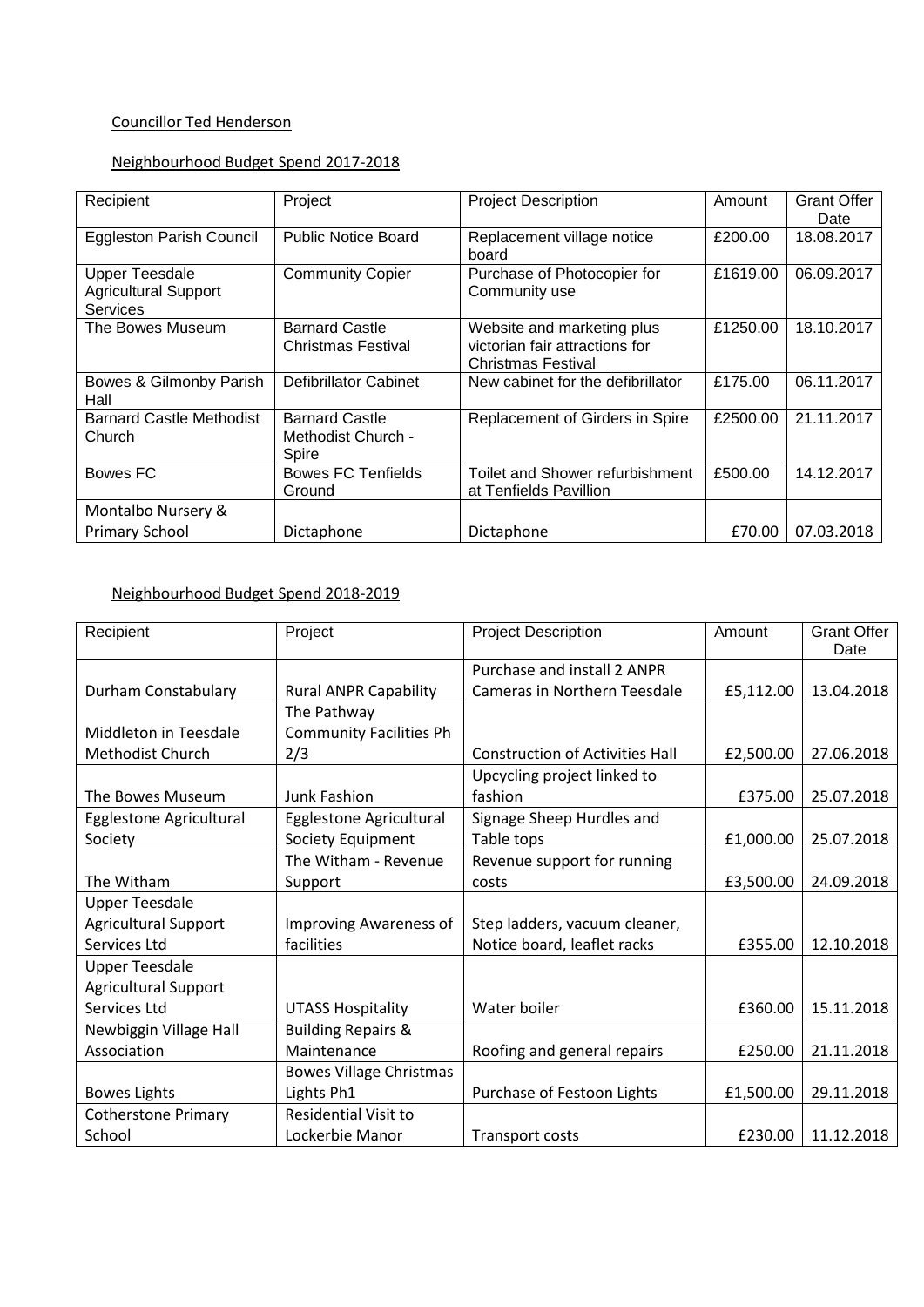|                            | <b>Barnard Castle Rugby</b> |                                  |         |            |
|----------------------------|-----------------------------|----------------------------------|---------|------------|
|                            | Club Girls and Ladies       | Equipment for sustaining a Girls |         |            |
| <b>Barnard Castle RUFC</b> | team                        | and Ladies Rugby Team            | £268.00 | 04.01.2019 |
| Middleton in Bloom         | Water Bowsers               | Water bowsers                    | £150.00 | 12.04.2019 |

#### Neighbourhood Budget Spend 2019-2020

| Recipient                                                      | Project                                                | <b>Project Description</b>                                      | Amount    | <b>Grant Offer</b><br>Date |
|----------------------------------------------------------------|--------------------------------------------------------|-----------------------------------------------------------------|-----------|----------------------------|
| Montalbo Nursery &<br><b>Primary School</b>                    | Montalbo School Local<br><b>History Books</b>          | Printing costs                                                  | £340.00   | 10.04.2019                 |
| <b>Bowes Hutchinson</b><br><b>Primary School</b>               | <b>Garden Club</b>                                     | Top soil & tools for Garden Club                                | £350.00   | 12.04.2019                 |
| <b>Startforth Church</b><br>Committee                          | Floodlighting                                          | Energy costs                                                    | £100.00   | 14.05.2019                 |
| Mid Teesdale Project<br>Partnership                            | <b>Trees for Cotherstone</b>                           | Trees, tools, biosecurity                                       | £187.50   | 07.06.2019                 |
| <b>VCD Northern Heartlands</b>                                 | Hefted to Hill Exhibition                              | Hosting Exhibition for artists that<br>have worked with farmers | £1,333.00 | 19.06.2019                 |
| <b>Teesdale Day Clubs</b>                                      | 25th Anniversary<br>Celebration                        | <b>Celebration Events</b>                                       | £199.00   | 20.08.2019                 |
| St Mary's Parish Church<br><b>Barnard Castle</b>               | <b>School Community</b><br>Choir                       | Keyboard & Amp                                                  | £91.34    | 22.08.2019                 |
| Play@Cotherstone                                               | <b>Cotherstone Village</b><br>Park                     | Gazeebo, swing, seats and<br>tables                             | £918.53   | 18.09.2019                 |
| Middleton In Teesdale &<br>Newbiggen Parish Council            | Wesley Terrace Play<br>Area Improvements               | <b>New Playground Equipment</b>                                 | £5,000.00 | 18.09.2019                 |
| <b>Egglestone Village Hall</b>                                 | Insulation of Egglestone<br><b>Village Hall</b>        | Roof insultation improvements                                   | £499.00   | 27.09.2019                 |
| <b>DCC CYPS Durham</b><br>Music Service                        | Durham Musics Big Play                                 | Full Day of performances on<br><b>Making Music Day</b>          | £100.00   | 14.06.2019                 |
| <b>Library Running costs</b>                                   | Rent                                                   | Fitzhugh Library                                                | £250.00   | 10.01.2020                 |
| Winter Coats for Under 9's<br>Team                             | <b>Under 9s Squad Winter</b><br>Coats                  | <b>Barnard Castle Football Club</b>                             | £50.00    | 17.01.2020                 |
| <b>Bowes FC Tens Field</b><br><b>Regeneration Ph2</b>          | <b>External Cladding to</b><br>pavillion               | <b>Bowes FC</b>                                                 | £2500.00  | 24.01.2020                 |
| Training                                                       | Training for music<br>exams                            | Middleton & Teesdale Silver<br>Band                             | £362.50   | 07.02.2020                 |
| Marwood Parish<br><b>Community Defibrillator</b>               | <b>External Defibrillator</b>                          | <b>Marwood Parish Council</b>                                   | £891.17   | 13.02.2020                 |
| Footpath Focus                                                 | Tools & Equipment for<br>footpath maintenance<br>works | Middleton in Teesdale &<br>Newbiggin Parish Council             | £490.00   | 18.02.2020                 |
| <b>Bowes and Gilmonby</b><br>Village Hall - Revenue<br>Support | <b>Running and Utility</b><br>costs for Hall           | Bowes & Gilmonby Parish Hall                                    | £1000.00  | 28.02.2020                 |
| <b>New Franking Machine</b>                                    | Purchase of a new<br><b>Franking Machine</b>           | <b>Upper Teesdale Agricultural</b><br><b>Support Service</b>    | £807.00   | 10.03.2020                 |
| Revenue Support                                                | Aid sustainability after<br>major works                | <b>Cotherstone Village Hall</b>                                 | £499.50   | 16.03.2020                 |

# Neighbourhood Budget Spend 2020-2021

| <b>Recipient</b> | Proiect | Project '<br>Description | Amount | Offer<br>Grant |
|------------------|---------|--------------------------|--------|----------------|
|                  |         |                          |        | Date           |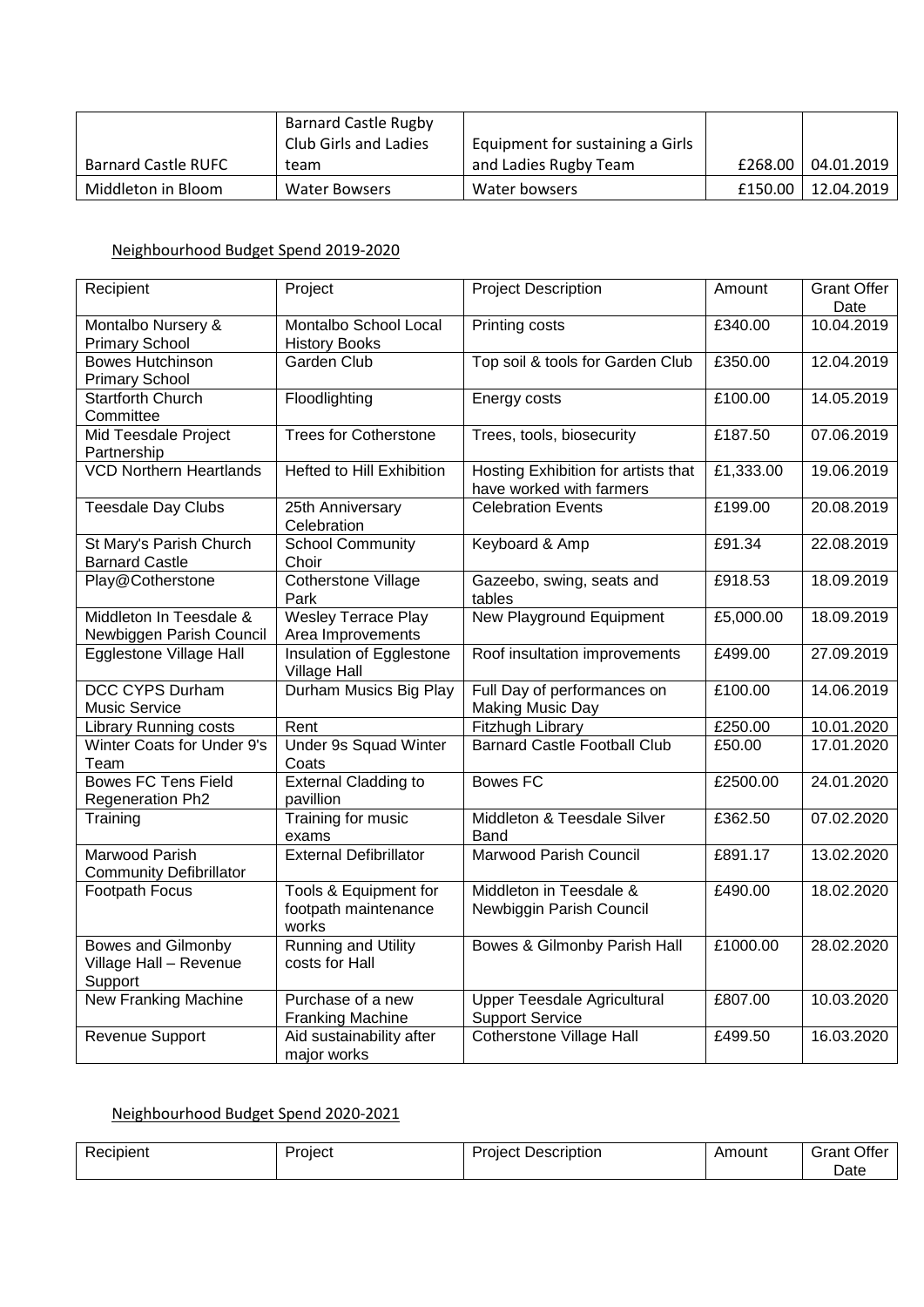| DCC CYPS Green Lane<br>Primary         | Green Lane Primary -<br><b>Woodland Themed</b>                       | <b>Equipment for Woodland Early</b><br><b>Years Project</b> | £1,662.45   | 30.07.2020 |
|----------------------------------------|----------------------------------------------------------------------|-------------------------------------------------------------|-------------|------------|
|                                        | <b>Learning Environment</b>                                          |                                                             |             |            |
| <b>Teesdale Development</b>            | <b>Community Defibrillator</b>                                       | Installation of Community use                               | £712.87     | 07.08.2020 |
| Company Ltd                            | <b>Enterprise House</b>                                              | defibrillator to Enterprise House                           |             |            |
| Middleton in Bloom                     | Middleton in Bloom                                                   | Planters, bulbs & spring bedding<br>plants                  | £500.00     | 19.08.2020 |
| <b>YMCA North Tyneside</b>             | <b>YMCA Youth Work</b>                                               | Youth worker costs for Teesdale                             | £3,000.00   | 18.09.2020 |
| St Mary's Church                       | St Mary's Church - Floor                                             | New flooring, joists and covering                           | £5,000.00   | 08.10.2020 |
| <b>Parochial Church Council</b>        | & Ventilation Works                                                  |                                                             |             |            |
| Middleton & Teesdale                   | <b>Response to Covid</b>                                             | Bell covers for brass instruments                           | £141.50     | 16.10.2020 |
| Prize Silver Band                      |                                                                      | & spit valve material                                       |             |            |
| Teesdale Gun Club Ltd                  | Solar Panel Power<br>Generation                                      | Solar panels to power clubhouse                             | £6,000.00   | 28.10.2020 |
| <b>UTASS Ltd</b>                       | Middleton's Doorstep<br>Christmas Switch On                          | Materials for Christmas activities                          | £300.00     | 10.11.2020 |
| Play@Cotherstone                       | <b>Cotherstone Village</b><br>Park Sustainability<br>During Covid 19 | Running costs                                               | £300.00     | 10.11.2020 |
| Rotary Satellite e-Club of             | <b>Digital Access Across</b>                                         | Software & hardware for                                     | £150.00     | 18.11.2020 |
| Barnard Castle (Teesdale)              | Teesdale                                                             | donated laptops for school<br>children                      |             |            |
| <b>Eggleston Parish Council</b>        | <b>Tea Boxes</b>                                                     | <b>Christmas Tea Boxes</b>                                  | £297.50     | 30.11.2020 |
| <b>Cotherstone Primary</b><br>School   | Plants for School<br><b>Garden and Notice</b>                        | Plants to create a sensory<br>garden area & Notice Board    | £175.00     | 10.12.2020 |
|                                        | <b>Board</b>                                                         |                                                             |             |            |
| Bowes CE VA Primary<br>School          | <b>Bowes School Grounds</b><br>Improvements                          | Seats & disabled access works                               | £420.00     | 17.12.2020 |
| <b>Teesdale Mercury</b>                | Community Information<br>Edition                                     | Newspaper supplement with<br>local support information &    | £<br>175.00 | 12/02/2021 |
|                                        |                                                                      | advice during pandemic                                      |             |            |
| play@cotherstone                       | <b>Cotherstone Community</b>                                         | 2 Replacement Rockers                                       | £           | 22/02/2021 |
|                                        | Park - 2 Replacement                                                 |                                                             | 990.00      |            |
|                                        | Rockers                                                              |                                                             |             |            |
| <b>Barnard Castle Cricket</b>          | <b>Barnard Castle Cricket</b>                                        | Rainwater harvesting equipment                              | £           | 04/03/2021 |
| Club                                   | <b>Club Water Reclamation</b>                                        |                                                             | 1,500.00    |            |
|                                        | Project                                                              |                                                             |             |            |
| St Mary's Church                       | St Mary's Church - Floor                                             | New flooring, joists and covering                           | £           | 17/03/2021 |
| Parochial Church Council               | Works                                                                |                                                             | 5,668.00    |            |
| Durham Constabulary                    | <b>Rural Community Speed</b>                                         | 2 Peugeot Expert Vans                                       | £           | 23/03/2021 |
|                                        | Watch Vehicle/ Mobile                                                |                                                             | 2,000.00    |            |
|                                        | <b>Police Station</b>                                                |                                                             |             |            |
| <b>Upper Teesdale</b>                  | <b>UTASS Preparing for</b>                                           | Redecoration and modernising                                | £           | 23/03/2021 |
| <b>Agricultural Support</b><br>Service | the Future                                                           | of many areas                                               | 3,884.00    |            |
|                                        |                                                                      |                                                             |             |            |

### Neighbourhood Budget Spend 2021 - 2022

| Recipient                                                | Project                                                 | <b>Project Description</b>                                                   | Amount                 | <b>Grant Offer</b><br>Date |
|----------------------------------------------------------|---------------------------------------------------------|------------------------------------------------------------------------------|------------------------|----------------------------|
| DCC CYPS Middleton-in-<br><b>Teesdale Primary School</b> | Enhancing Breakfast &<br>After School Club<br>Provision | Redevelop outdoor and indoor<br>areas for Breakfast and After<br>school club | £5,000.00              | 07/05/2021                 |
| Middleton Wanderers<br><b>Walking Football Club</b>      | <b>Walking Football Start</b><br>up Kit                 | Equipment, strips, balls, corner<br>flags                                    | $\mathbf{f}$<br>239.97 | 20/07/2021                 |
| Holy Trinity Church,<br>Startforth                       | Holy Trinity Church<br>(Roof Work)                      | Lead repairs to church roof                                                  | 500.00                 | 02/08/2021                 |